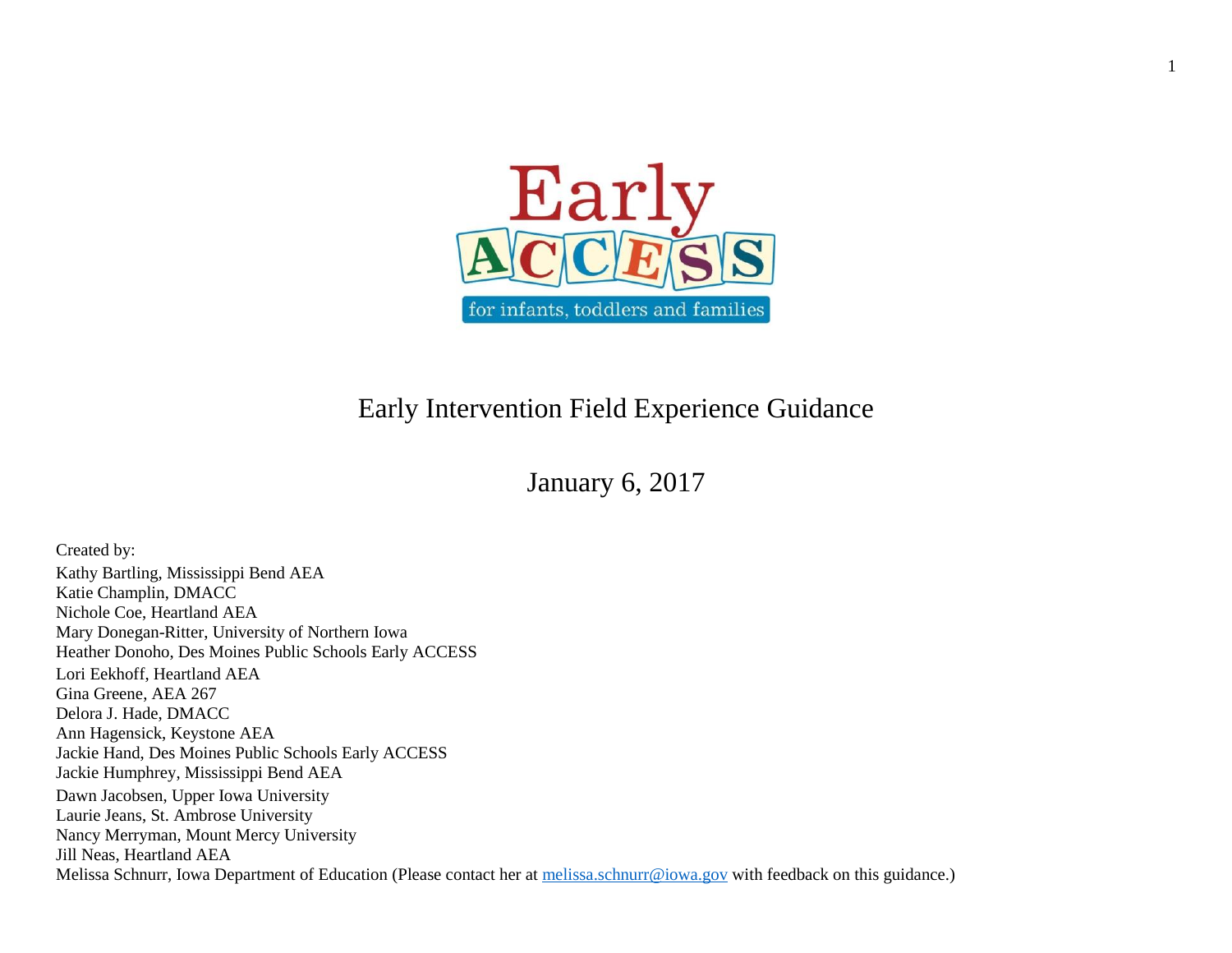## EI Field Experience Guidance

PURPOSE: This guidance should be used to inform the variety of early intervention field experiences, from shadowing/observation (including observation through video) to practicum and student-teaching. The bulleted items within each of the seven categories are examples; the list is not exhaustive nor should it be expected that all students will experience all items. Students completing their student-teaching experience should experience a variety of level 1 and 2 opportunities as well as level 3 or 4 opportunities in each category (levels described below).

WHO: This document should be completed by the cooperating Early ACCESS provider, student, and/or the higher education supervisor/faculty member. It can serve as the basis for joint conversation among the provider, student and supervisor/faculty member as well as serve as a reflection tool for the student. This document is not intended to be used to evaluate the student.

LEVELS: Select the level that most accurately depicts the depth of the student's experience with the item in the far left column. Student-teachers should have level 1 and 2 marked in each of the seven categories as well as at least one level 3 or 4 in each category. Community college students will have level 1 and 2 experiences. This is a working document, at any point that the student observes an item, record the date in the box.

Level 1 - passive participation; for example, observing a meeting, knowledge of forms, listening to an intake call, watching a video, etc. (Shadowing experience) Level 2 - some active participation; opportunity to interact with family/child, provider; full guidance and coaching from the cooperating teacher (Practicum experience)

**Level 3** - full active participation, some facilitation; follow guidance of cooperating teacher (Student-teaching experience)

**Level 4** - full facilitation; demonstrating coaching strategies in a visit or meeting; minimal guidance and coaching from cooperating teacher (Student-teaching experience)

|                                                                                             | Level 1 | Level 2 | Level 3 | Level 4 |  |
|---------------------------------------------------------------------------------------------|---------|---------|---------|---------|--|
| 1. Service Coordination                                                                     |         |         |         |         |  |
| Initial phone call<br>$\bullet$                                                             |         |         |         |         |  |
| Initial visit with family/caregiver (for<br>$\bullet$<br>example, routines-based interview) |         |         |         |         |  |
| Initial IFSP meeting<br>$\bullet$                                                           |         |         |         |         |  |
| Periodic IFSP meeting<br>$\bullet$                                                          |         |         |         |         |  |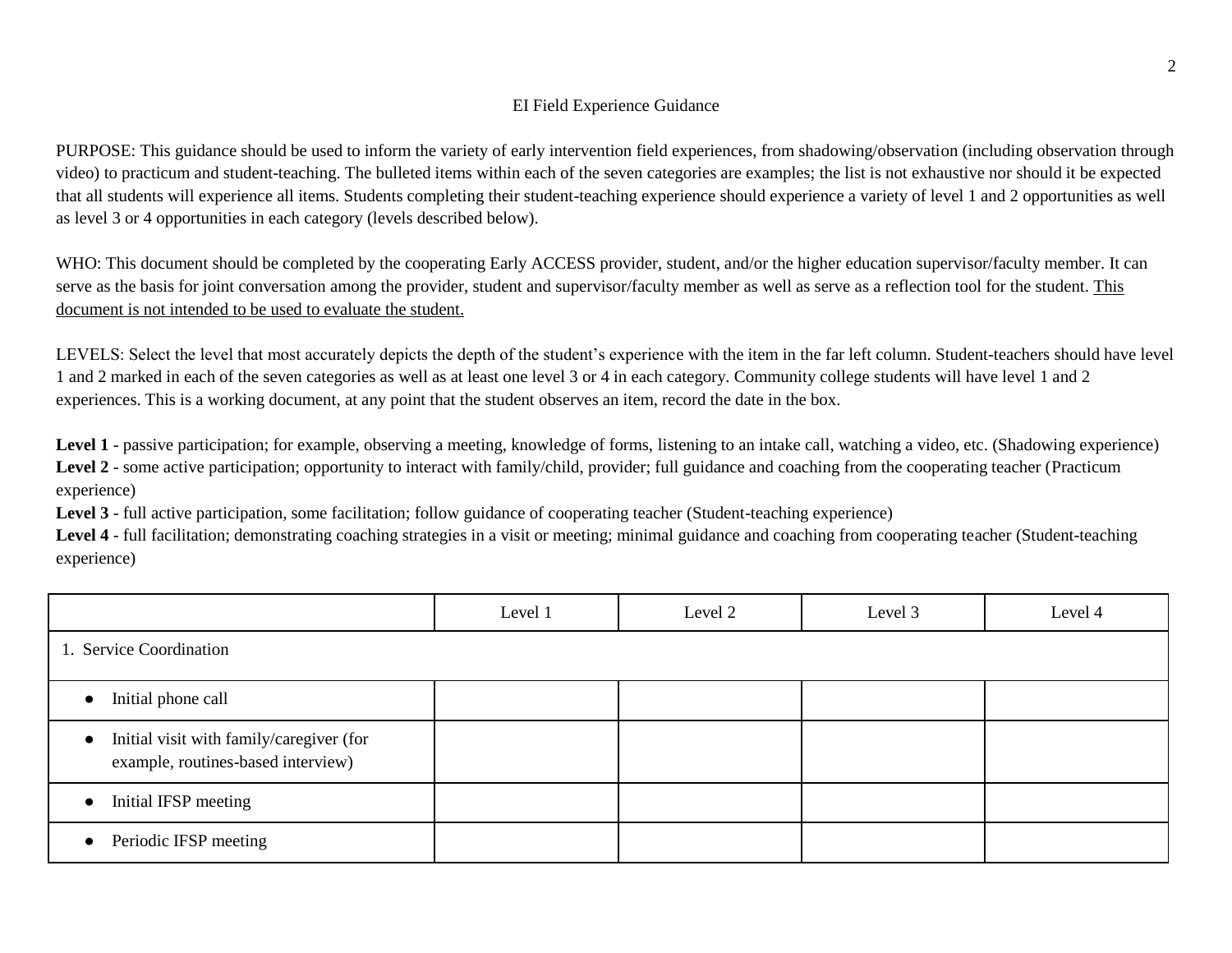| Annual IFSP meeting<br>$\bullet$                                                                                  |         |         |         |         |  |  |
|-------------------------------------------------------------------------------------------------------------------|---------|---------|---------|---------|--|--|
| Transition meeting (IFSP to IEP)<br>$\bullet$                                                                     |         |         |         |         |  |  |
|                                                                                                                   | Level 1 | Level 2 | Level 3 | Level 4 |  |  |
| 2. IFSP Development                                                                                               |         |         |         |         |  |  |
| Completing the routines-based interview<br>$\bullet$<br>(gathering routines, strengths, areas of<br>concern, etc) |         |         |         |         |  |  |
| Identifying priorities and concerns of the<br>$\bullet$<br>family                                                 |         |         |         |         |  |  |
| Writing outcomes<br>$\bullet$                                                                                     |         |         |         |         |  |  |
| Updating progress notes<br>$\bullet$                                                                              |         |         |         |         |  |  |
| Updating log notes<br>$\bullet$                                                                                   |         |         |         |         |  |  |
| Navigating the web IFSP system<br>$\bullet$                                                                       |         |         |         |         |  |  |
| IFSP forms (blank and completed)<br>$\bullet$                                                                     |         |         |         |         |  |  |
|                                                                                                                   | Level 1 | Level 2 | Level 3 | Level 4 |  |  |
| 3. Evaluation and assessment                                                                                      |         |         |         |         |  |  |
| Post-referral screening<br>$\bullet$                                                                              |         |         |         |         |  |  |
| Evaluation to determine eligibility for Early<br>$\bullet$<br>ACCESS (for example, DAYC 2)                        |         |         |         |         |  |  |
| On-going assessment, progress monitoring<br>(for example, AEPS)                                                   |         |         |         |         |  |  |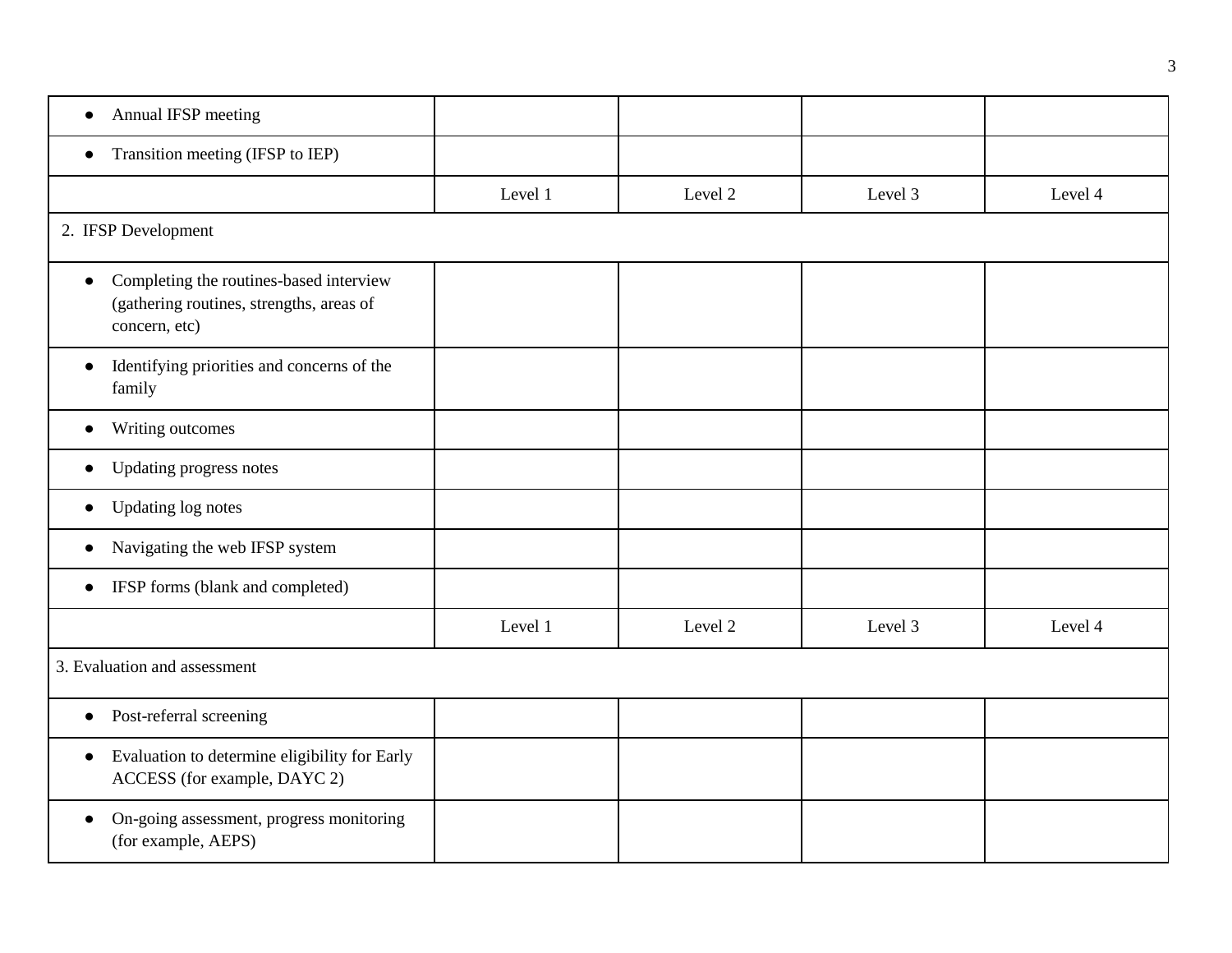| Evaluation/assessment sections on the IFSP                                                                                                                                                                                                                                                                                                   |         |         |         |         |  |  |
|----------------------------------------------------------------------------------------------------------------------------------------------------------------------------------------------------------------------------------------------------------------------------------------------------------------------------------------------|---------|---------|---------|---------|--|--|
| Sharing evaluation results with the family<br>$\bullet$                                                                                                                                                                                                                                                                                      |         |         |         |         |  |  |
|                                                                                                                                                                                                                                                                                                                                              | Level 1 | Level 2 | Level 3 | Level 4 |  |  |
| 4. Intervention strategies for children/families (see "Additional Resources" at the end of the guidance for more information)                                                                                                                                                                                                                |         |         |         |         |  |  |
| Using a coaching interaction with families, provider and family will:                                                                                                                                                                                                                                                                        |         |         |         |         |  |  |
| Plan - review previous plan; exchange<br>$\bullet$<br>information and ideas with the family;<br>ensure that the family has a voice in what is<br>to come next; actively engage family in<br>addressing the priorities; agree on what will<br>be worked on                                                                                    |         |         |         |         |  |  |
| Observe and Practice - observation supports<br>family implemented intervention; provider<br>gathers interaction and routine information to<br>inform coaching the family; opportunities for<br>family to practice is essential to their<br>learning; give provider and family<br>opportunity to refine and analyze new or<br>existing skills |         |         |         |         |  |  |
| Problem solve - exchange ideas and<br>$\bullet$<br>information to promote understanding and<br>use of interventions with family; determine<br>specific action steps to help prepare family<br>for implementation of strategies; analyze<br>existing strategies                                                                               |         |         |         |         |  |  |
| Reflect and Provide Feedback - facilitate the<br>$\bullet$<br>family's evaluation of strategies used in<br>embedded intervention in routines; expand<br>current level of understanding, assess                                                                                                                                               |         |         |         |         |  |  |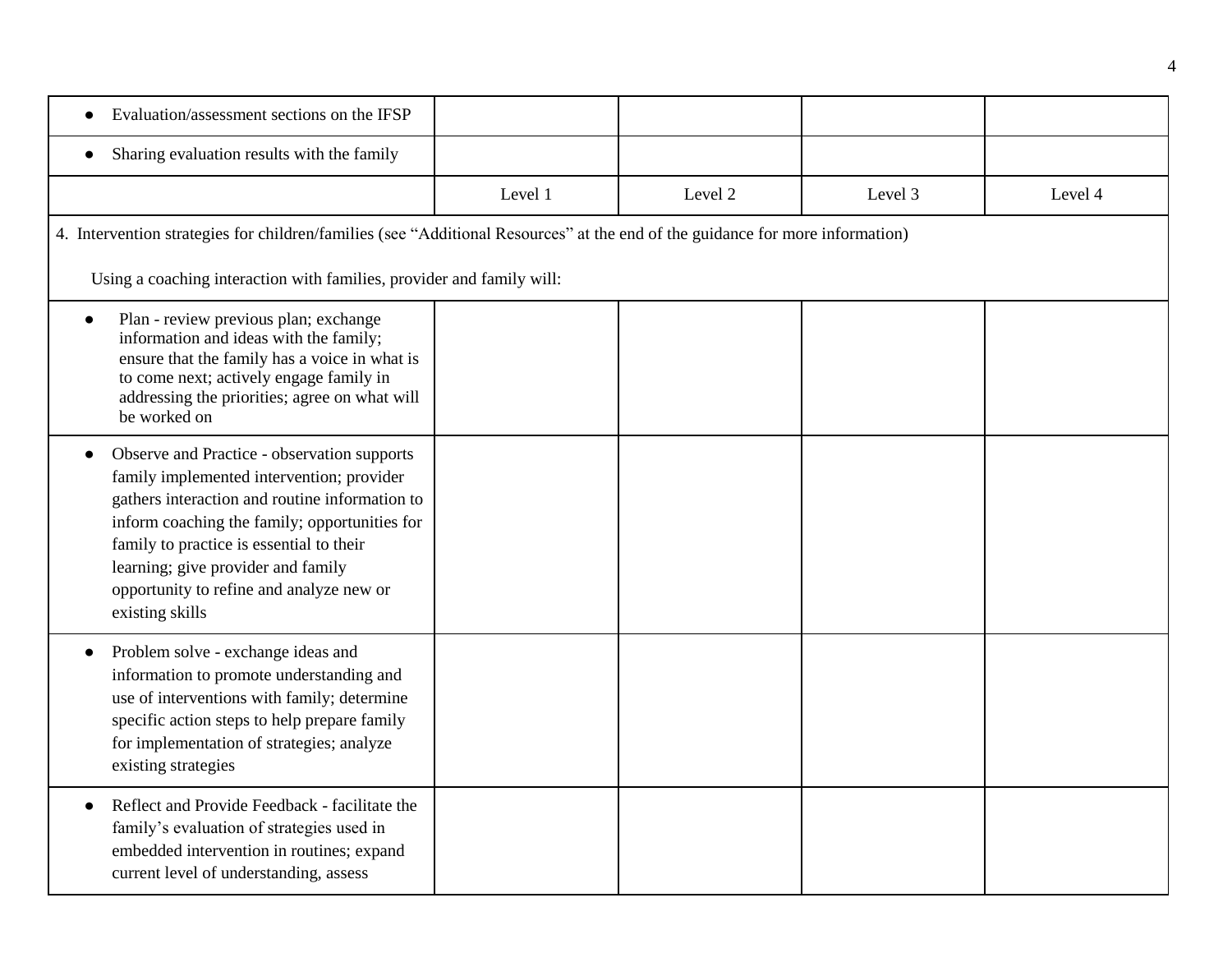| experiences, address their<br>performance/satisfaction, and identify next<br>steps; "build on the past to plan for the<br>future"; determine who will do what for next<br>visit related to current priorities and<br>outcomes |         |         |         |         |
|-------------------------------------------------------------------------------------------------------------------------------------------------------------------------------------------------------------------------------|---------|---------|---------|---------|
|                                                                                                                                                                                                                               | Level 1 | Level 2 | Level 3 | Level 4 |
| 5. Developmental delays/disabilities                                                                                                                                                                                          |         |         |         |         |
| Individualized services (accommodations,<br>$\bullet$<br>modifications to services)                                                                                                                                           |         |         |         |         |
| Assistive technology use<br>$\bullet$                                                                                                                                                                                         |         |         |         |         |
| Connecting families to professional resources<br>$\bullet$<br>that are disability specific (autism networks,<br>Down syndrome networks, etc, ASK<br>Resource center, IA Family Support<br>Network)                            |         |         |         |         |
|                                                                                                                                                                                                                               | Level 1 | Level 2 | Level 3 | Level 4 |
| 6. Infant and toddler development                                                                                                                                                                                             |         |         |         |         |
| Record observations of infants and toddlers<br>in natural settings (child care, home<br>environments, playgrounds) using anecdotal<br>notes focused on developmental domains                                                  |         |         |         |         |
| Participate in infant and toddler<br>$\bullet$<br>playgroup/classroom using developmentally<br>appropriate planned activities                                                                                                 |         |         |         |         |
| Plan individualized developmentally<br>$\bullet$                                                                                                                                                                              |         |         |         |         |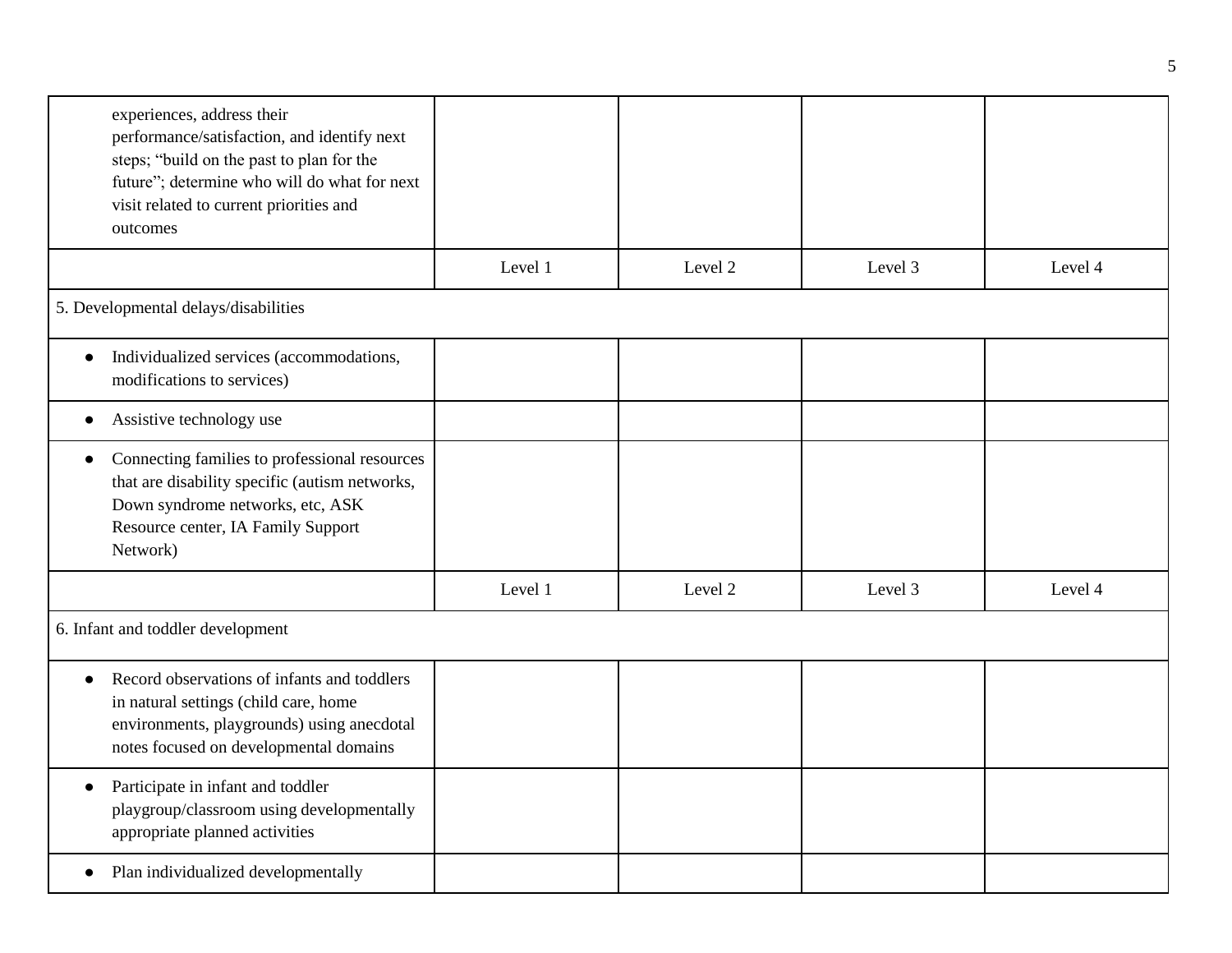| appropriate activities to model and coach<br>families in use                                                                                                                                                                   |         |         |         |         |  |  |
|--------------------------------------------------------------------------------------------------------------------------------------------------------------------------------------------------------------------------------|---------|---------|---------|---------|--|--|
|                                                                                                                                                                                                                                | Level 1 | Level 2 | Level 3 | Level 4 |  |  |
| 7. Teaming with other professionals                                                                                                                                                                                            |         |         |         |         |  |  |
| Completing a joint visit where other<br>providers (OT, PT, SLP) are also present (for<br>example, progress monitoring/assessment,<br>coaching from another discipline)                                                         |         |         |         |         |  |  |
| Attend team meeting with other EI providers<br>(purpose of the meeting is to discuss and<br>receive coaching from colleagues on shared<br>cases)                                                                               |         |         |         |         |  |  |
| Resource list of other EC<br>programs/professionals, including formal and<br>informal supports (working with medical<br>providers/CHSC, WIC, Title V agency, DHS,<br>child care providers, feeding clinics,<br>orthotics, etc) |         |         |         |         |  |  |
| Attend professional development<br>opportunities with cooperating provider                                                                                                                                                     |         |         |         |         |  |  |

Use the space below to document unique experiences not included above: